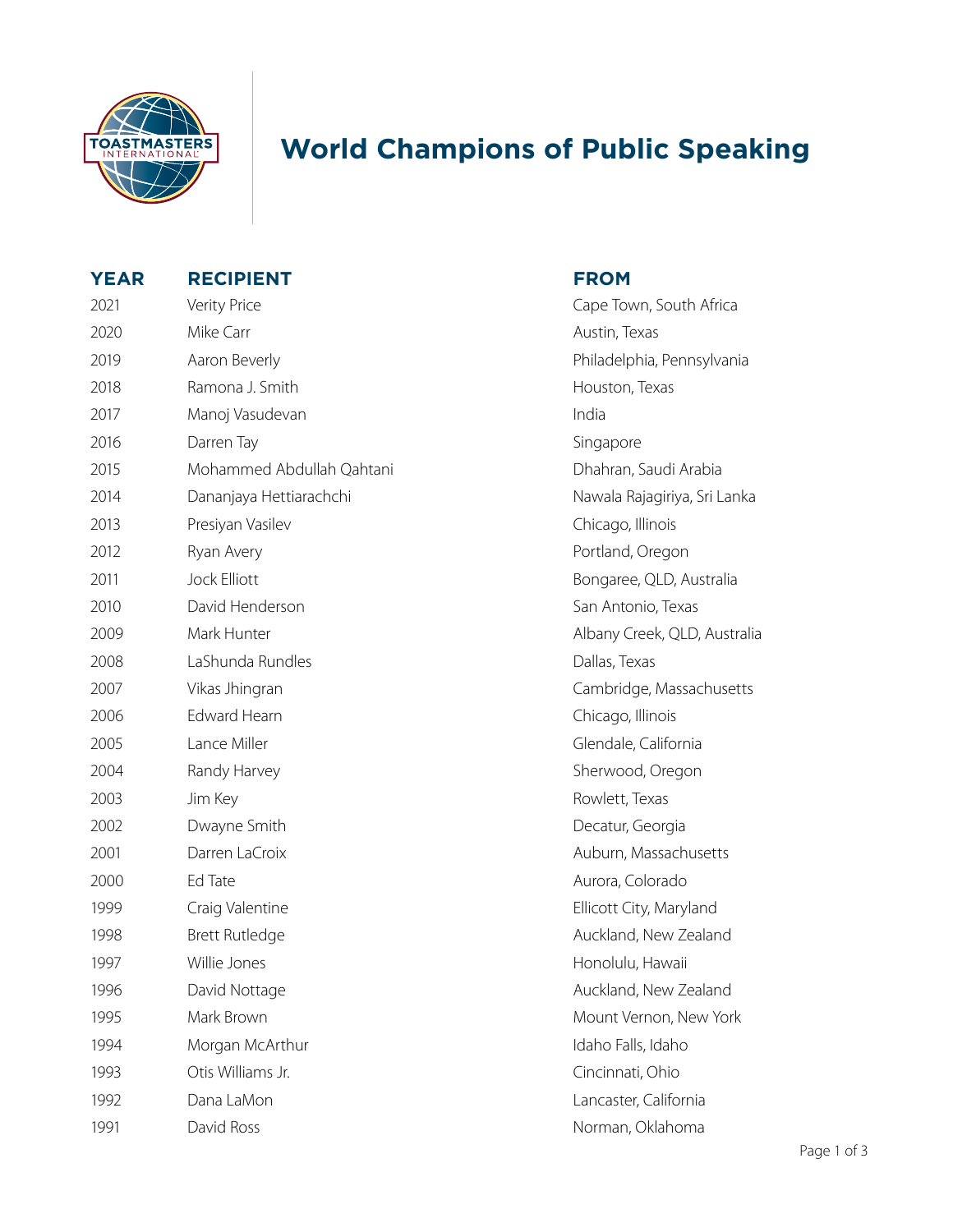| <b>YEAR</b> | <b>RECIPIENT</b>     | <b>FROM</b> |
|-------------|----------------------|-------------|
| 1990        | David Brooks         | Austin, T   |
| 1989        | Don Johnson          | Torrance    |
| 1988        | Jerry Starke         | Milwauk     |
| 1987        | Harold Patterson     | Oklahom     |
| 1986        | M. Arabella Bengson  | Islington   |
| 1985        | Marie C. Pyne        | Ireland     |
| 1984        | Joe Boyd             | Bellingha   |
| 1983        | Roy Fenstermaker     | Downey,     |
| 1982        | Kenneth Bernard      | Australia   |
| 1981        | Jim Joelson          | Reno, Ne    |
| 1980        | Jeff Young           | Los Ange    |
| 1979        | Dick Caldwell        | Calgary,    |
| 1978        | Michael Aun II       | Lexingto    |
| 1977        | Evelyn Jane Burgay   | Springfie   |
| 1976        | William Johnson      | Aberdee     |
| 1975        | Andy McKay           | Rocheste    |
| 1974        | <b>Bennie Powell</b> | Los Ange    |
| 1973        | Charles W. Stewart   | San Anto    |
| 1972        | Rudy Valle           | Canoga      |
| 1971        | Bert Angus           | Transcon    |
| 1970        | Stephen D. Boyd      | Bloomin     |
| 1969        | Dennis Mangers       | Delano,     |
| 1968        | Grant R. Sheehan     | Washing     |
| 1967        | Dale Smith           | Goshen,     |
| 1966        | Michael Yaconelli    | San Dieg    |
| 1965        | John L. Nydegger     | Lewistor    |
| 1964        | Anthony C.L. Bishop  | Northrid    |
| 1963        | Larry Beitel         | Winston     |
| 1962        | Robert Garton        | Columbu     |
| 1961        | John J. Carver       | Seattle, V  |
| 1960        | Glenn E. Carroll     | Kitchene    |
| 1959        | Dean F. Berkeley     | Bloomin     |
| 1958        | <b>Edmund Shire</b>  | Hambur      |
| 1957        | Charles Jones        | Fort Smi    |
| 1956        | David Holmes Jr.     | Toledo, C   |
| 1955        | Charles W. Bryant    | Tacoma,     |
| 1954        | Herbert Thompson     | Wood Ri     |

Austin, Texas Torrance, California Milwaukee, Wisconsin Oklahoma City, Oklahoma Islington, Ont., Canada Bellingham, Washington Downey, California Reno, Nevada Los Angeles, California Calgary, Alberta, Canada Lexington, South Carolina Springfield, Virginia Aberdeen, Maryland Rochester, New York Los Angeles, California San Antonio, Texas Canoga Park, California Transcona, Manitoba, Canada Bloomington, Illinois Delano, California Washington, D.C. Goshen, Indiana San Diego, California Lewiston, Idaho Northridge, California Winston-Salem, North Carolina Columbus, Indiana Seattle, Washington Kitchener, Ontario, Canada Bloomington, Indiana Hamburg New York Fort Smith, Arkansas Toledo, Ohio Tacoma, Washington Wood River, Illinois